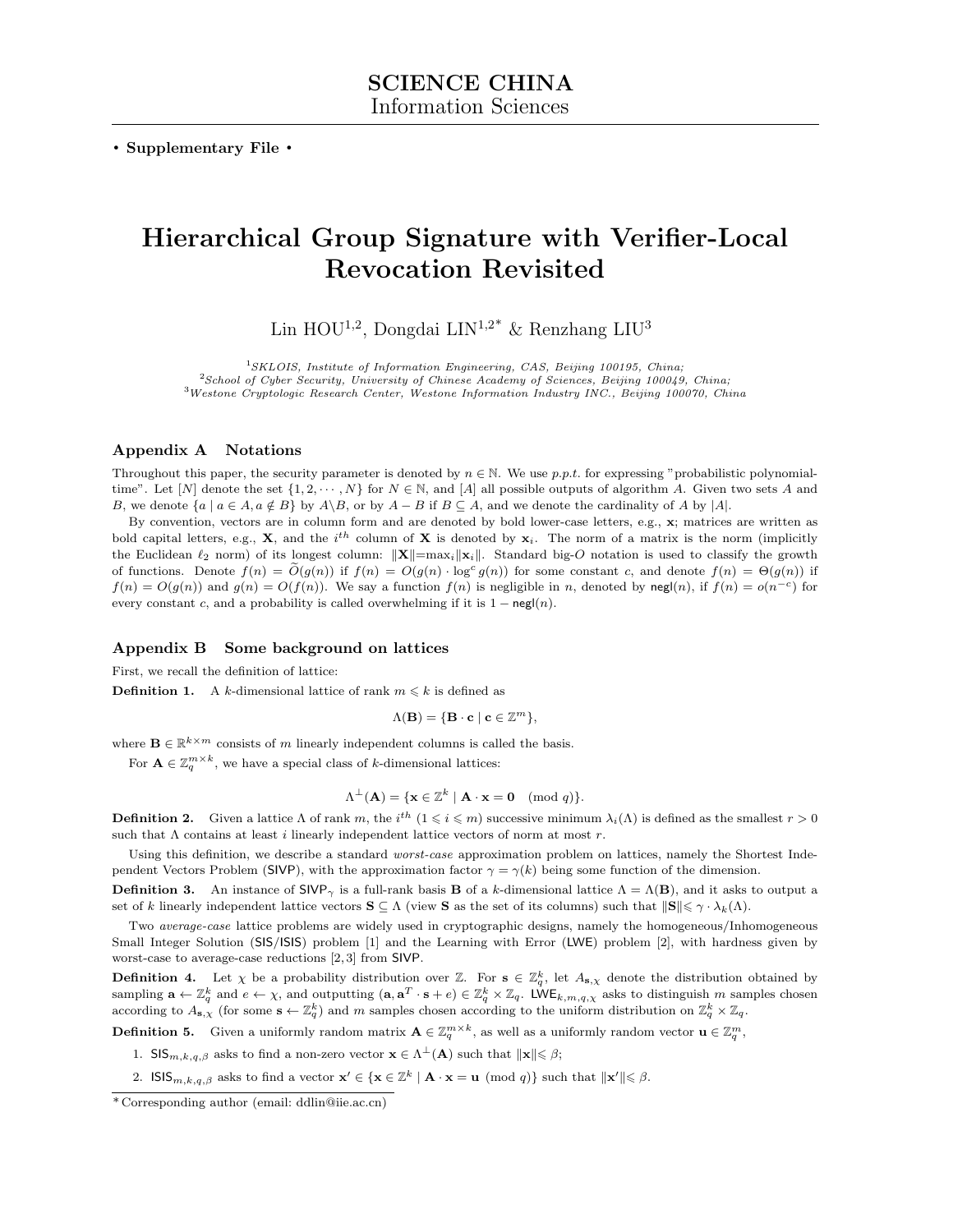#### Appendix C The model of VLR-GS

We follow the work of Boneh and Shacham  $[4]$ . Formally, VLR-GS consists of three p.p.t. algorithms:

- 1.  $GKg(1^n, 1^N)$ : On input the security parameter and the group size, this algorithm outputs a group public key gpk, and revocation tokens  $grt := \{grt[i]\}_{i \in [N]}$  as well as signing keys  $gsk := \{gsk[i]\}_{i \in [N]}$  of all group members.
- 2.  $GSig(gpk, gsk[i], m)$ : The signing algorithm takes as input the group public key, the signing key of some member  $i \in [N]$  and a message m, and outputs a signature  $\sigma$ .
- 3. GVf(gpk, RL,  $m, \sigma$ ) : The verification algorithm takes as input the group public key, a public revocation list RL  $\subseteq$  grt and a candidate message-signature pair  $(m, \sigma)$ , and it outputs a bit b; if  $b = 0$ , it means either  $(m, \sigma)$  is not valid or its signer has already been revoked.

**Definition 6.** A VLR-GS scheme is correct, if for any n,  $N \in \mathbb{N}$ ,  $(qpk, qt, qsk) \in [GKg(1^n, 1^N)]$ ,  $i \in [N]$  and any message  $m$ , it holds except with negligible probability that:

$$
\mathsf{GVf}(gpk, RL, m, \mathsf{GSig}(gpk, gsk[i], m)) = 1 \iff grt[i] \notin RL.
$$

Implicit Tracing. Note that no open algorithm is explicitly given in the original syntax of VLR-GS. This is because its verification algorithm can be used in the following manner for tracing purposes, assuming the possession of grt: given a valid message-signature pair  $(m, \sigma)$ , run GVf(gpk, grt[i],  $m, \sigma$ ) for  $i \in [N]$  and output the first index for which the verification algorithm says 0; otherwise, output a symbol ⊥ indicating a failed trace. It can be easily checked if a VLR-GS scheme is correct, this algorithm will always output the correct signer identity for honestly generated pairs.

Anonymity. Basically, two versions of anonymity have been defined for VLR-GS, namely full-anonymity and insideranonymity/selfless-anonymity. As indicated by the name, they differ in whether the adversary has access to the signing keys of two challenge identities, as shown in Fig. [C1](#page-1-0) and Fig. [C2](#page-1-0) respectively. The following oracles are used in the experiments:

- 1.  $\textbf{GSig}(\cdot, \cdot)$ : on queries  $(m, i \in [N])$ , this oracle returns  $\sigma \leftarrow \textbf{GSig}(gpk, gsk[i], m)$ ;
- 2. CorruptK( $\cdot$ ): a set  $\mathcal{CK}$  is initialized as  $\emptyset$ ; on queries  $i \in [N]$ , this oracle returns the signing key gsk[i] of member i, and add  $i$  into  $\mathcal{CK};$
- 3. **CorruptT**( $\cdot$ ): a set  $\mathcal{CT}$  is initialized as  $\emptyset$ ; on queries  $i \in [N]$ , this oracle returns the revocation token grt[i] of member i, and add i into  $\mathcal{CT}$ .

**Definition 7.** A VLR-GS scheme is called fully anonymous, if for any  $p.p.t.$  adversary  $A$ , the following advantage function is negligible:

$$
adv_{\mathcal{A},\mathcal{GS}}^{fa}(n) = |Pr[1 \leftarrow \mathbf{Expt}_{\mathcal{A},\mathcal{GS}}^{fa,0}(1^n,N)] - Pr[1 \leftarrow \mathbf{Expt}_{\mathcal{A},\mathcal{GS}}^{fa,1}(1^n,N)]|.
$$

**Definition 8.** A VLR-GS scheme holds insider-anonymity, if for any  $p.p.t.$  adversary  $A$ , the following advantage function is negligible:

 $adv_{\mathcal{A},\mathcal{GS}}^{ia}(n) = |Pr[1 \leftarrow \textbf{Expt}_{\mathcal{A},\mathcal{GS}}^{ia,0}(1^n,N)] - Pr[1 \leftarrow \textbf{Expt}_{\mathcal{A},\mathcal{GS}}^{ia,1}(1^n,N)]|.$ 

For insider-anonymous VLR-GS schemes, the revocation token of a member can be easily derived from its signing key, and this is actually why the adversary cannot be given the signing keys of challenge identities. This feature is admirable in terms of storage, and it potentially eliminates the need for a trusted revocation authority.

<span id="page-1-0"></span> $\mathbf{Expt}_{\mathcal{A},\mathcal{GS}}^{fa,b}(1^n,N)$ 1:  $(gpk, grt, gsk) \leftarrow \mathsf{GKg}(1^n, 1^N);$  $2:\ \ \ (i_0,i_1,m)\leftarrow \mathcal{A}^{\mathbf{CorruptT}(\cdot)}(gpk,gsk);$  $3: \quad \sigma \leftarrow \textsf{GSig}(gpk, gsk[i_b], m);$  $4: b' \leftarrow \mathcal{A}(\sigma);$  $5:$  return  $b'$  if : 6 :  $\mathcal{CT} \bigcap \{i_0, i_1\} = \emptyset;$ 7 : else return 0.

Figure C1 Full-anonymity for VLR-GS.

 $\mathbf{Expt}_{\mathcal{A},\mathcal{GS}}^{ia,b}(1^n,N)$ 1:  $(gpk, grt, gsk) \leftarrow \mathsf{GKg}(1^n, 1^N);$  $2:\;\;\;(i_0,i_1,m)\leftarrow \mathcal{A}^{\mathbf{GSig}(\cdot,\cdot),\mathbf{CorruptK}(\cdot),\mathbf{CorruptT}(\cdot)}(gpk);$  $3: \quad \sigma \leftarrow \textsf{GSig}(gpk, gsk[i_b], m);$  $4: \ \ b' \leftarrow \mathcal{A}^{\mathbf{GSig}(\cdot,\cdot)}(\sigma);$  $5:$  return  $b'$  if : 6 :  $\mathcal{CT}\bigcap\{i_0, i_1\} = \emptyset, \mathcal{CK}\bigcap\{i_0, i_1\} = \emptyset;$ 

7 : else return 0.

Figure C2 Insider-anonymity for VLR-GS.

**Traceability.** As shown in Fig. [C3,](#page-2-0) the adversary aims to produce a valid message-signature pair with some revocation list, such that the specified tracing algorithm either fails or outputs someone not in the adversarial coalition. As a special case, traceability implies the basic requirement of unforgeability [\[5\]](#page-7-4) for digital signature when  $\mathcal{CK} = \emptyset$ .

**Definition 9.** A VLR-GS scheme is traceable, if for any  $p.p.t.$  adversary  $A$ , the following advantage function is negligible:

$$
adv_{\mathcal{A},\mathcal{GS}}^{tr}(n) = Pr[1 \leftarrow \mathbf{Expt}_{\mathcal{A},\mathcal{GS}}^{tr}(1^n, N)].
$$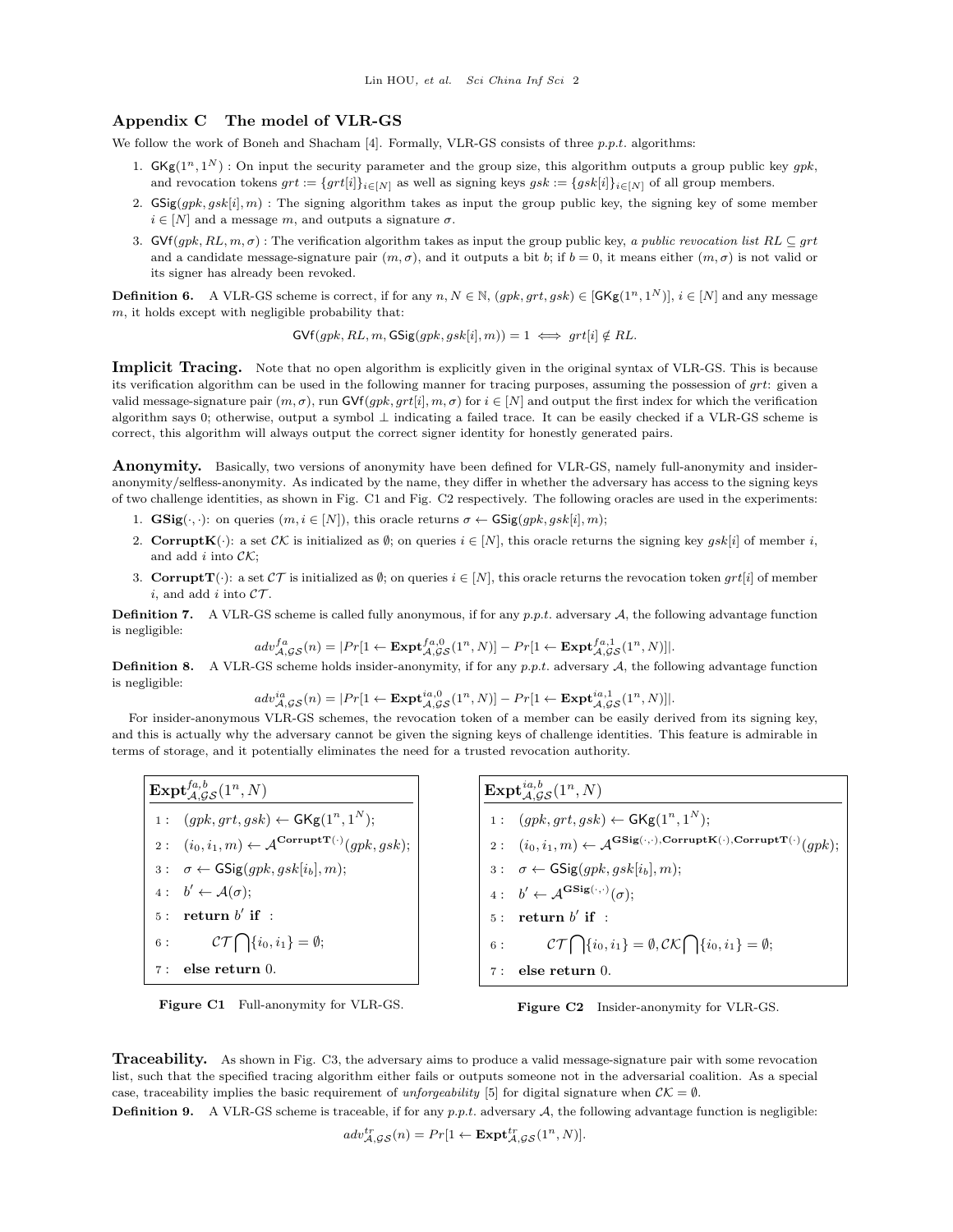<span id="page-2-0"></span> ${\rm \mathbf{Expt}}_{\mathcal{A},\mathcal{GS}}^{tr}(1^n,N)$ 1:  $(gpk, grt, gsk) \leftarrow GKg(1^n, 1^N);$  $2:\ \ \ (m,\sigma,RL)\leftarrow \mathcal{A}^{\mathbf{GSig}(\cdot,\cdot),\mathbf{CorruptK}(\cdot)}(gpk,grt);$ 3 : return 1 if : 4 : GVf $(gpk, RL, m, \sigma) = 1$ , 5 :  $(m, \sigma)$  traces to someone out of  $\mathcal{CK}\backslash RL$  or the tracing fails, 6 : **GSig** $(m, i)$  was never queried for  $i \notin \mathcal{CK}$ ; 7 : else return 0.

Figure C3 Traceability for VLR-GS.

## Appendix D The model of AE

Same as regular PKE, an AE scheme consists of three p.p.t. algorithms:

- 1. Kg( $1^n$ ) : On input the security parameter, the key-generation algorithm outputs a pair of public/secret keys  $(pk, sk)$ .
- 2.  $Enc(pk, m)$ : The encryption algorithm takes as input the public key as well as some plaintext, and it outputs a ciphertext c.
- 3.  $Dec(sk, c)$ : The decryption algorithm takes as input the secret key and some ciphertext, and it outputs a plaintext m or a symbol  $\perp$  indicating a decryption failure.

<span id="page-2-1"></span>**Definition 10.** An AE scheme is correct, if for any  $n \in \mathbb{N}$ ,  $(pk, sk) \in [Kg(1^n)]$ , and any plaintext m, it holds with overwhelming probability that:

$$
Dec(sk, Enc(pk, m)) = m.
$$

 $\mathrm{Expt}_{\mathcal{A},\mathcal{A}\mathcal{E}}^{ind,b}(1^n)$ 1:  $(pk, sk) \leftarrow \mathsf{Kg}(1^n);$ 2 :  $(m_0, m_1) \leftarrow \mathcal{A}(pk);$  $3: c \leftarrow \mathsf{Enc}(pk, m_b);$ 4 : b  $\prime \leftarrow \mathcal{A}(c);$  $5:$  return  $b'$ .  ${\rm \mathop{Expt}^{kp,b}_{\scriptscriptstyle{A}} }$  $^{kp,b}_{\mathcal{A},\mathcal{AE}}(1^n)$ 1:  $(pk_0, sk_0) \leftarrow \text{Kg}(1^n), (pk_1, sk_1) \leftarrow \text{Kg}(1^n);$  $2: m \leftarrow \mathcal{A}(pk_0, pk_1);$  $3: c \leftarrow \mathsf{Enc}(pk_b, m);$  $4: b' \leftarrow \mathcal{A}(c);$  $5:$  return  $b'$ .

Figure D1 Indistinguishability for AE.



Security Properties. Besides the basic requirement of *indistinguishability* [\[6\]](#page-7-5) for regular PKE (see Fig. [D1\)](#page-2-1), AE additionally holds key-privacy [\[7\]](#page-7-6), which is formalized by the indistinguishability experiment with roles of public keys and plaintexts reversed (see Fig. [D2\)](#page-2-1). Intuitively, the ciphertext generated by AE not only conceals the original plaintext, but also hides the public key under which it was encrypted.

**Definition 11.** An AE scheme is called secure, if both the following advantage functions are negligible for any  $p.p.t.$ adversary A:

$$
adv_{\mathcal{A},\mathcal{A}\mathcal{E}}^{ind,\ell}(n) = |Pr[1 \leftarrow \mathbf{Expt}_{\mathcal{A},\mathcal{A}\mathcal{E}}^{ind,0}(1^n)] - Pr[1 \leftarrow \mathbf{Expt}_{\mathcal{A},\mathcal{A}\mathcal{E}}^{ind,1}(1^n)]|;
$$
  

$$
adv_{\mathcal{A},\mathcal{A}\mathcal{E}}^{kp}(n) = |Pr[1 \leftarrow \mathbf{Expt}_{\mathcal{A},\mathcal{A}\mathcal{E}}^{kp,0}(1^n)] - Pr[1 \leftarrow \mathbf{Expt}_{\mathcal{A},\mathcal{A}\mathcal{E}}^{kp,1}(1^n)]|.
$$

## Appendix E The (refined) model of VLR-HGS

We refer readers to Table [E1](#page-3-0) for symbols used in depicting VLR-HGS. In syntax, a VLR-HGS scheme consists of three  $p.p.t.$  algorithms:

- 1.  $HKg(1^n, \mathcal{T})$ : On input the security parameter and some tree depicting the group structure, this algorithm outputs a tuple of maps  $(hpk, hsk, hrt)$ . The former two maps associate each  $\alpha \in \mathcal{T}$  with a public value  $hpk(\alpha)$  and a secret value hsk( $\alpha$ ) respectively, while the map hrt specifies the revocation token hrt( $\alpha$ ) for signer  $\alpha \in \mathcal{L}(\mathcal{T})$ .
- 2. HSig(hpk, hsk( $\alpha$ ), m) : The signing algorithm takes as input the public map, the secret key of some signer and a message; it outputs a signature  $\sigma$ .
- 3. HVf(hpk, RL,  $m, \sigma$ ) : The verification algorithm takes as input a public map, a public revocation list  $RL \subseteq \{hrt(\alpha)\}_{\alpha \in \mathcal{L}(\mathcal{T})}$ and a candidate message-signature pair; it outputs a bit b, and if  $b = 0$ , it means either  $(m, \sigma)$  is invalid or its signer has been revoked.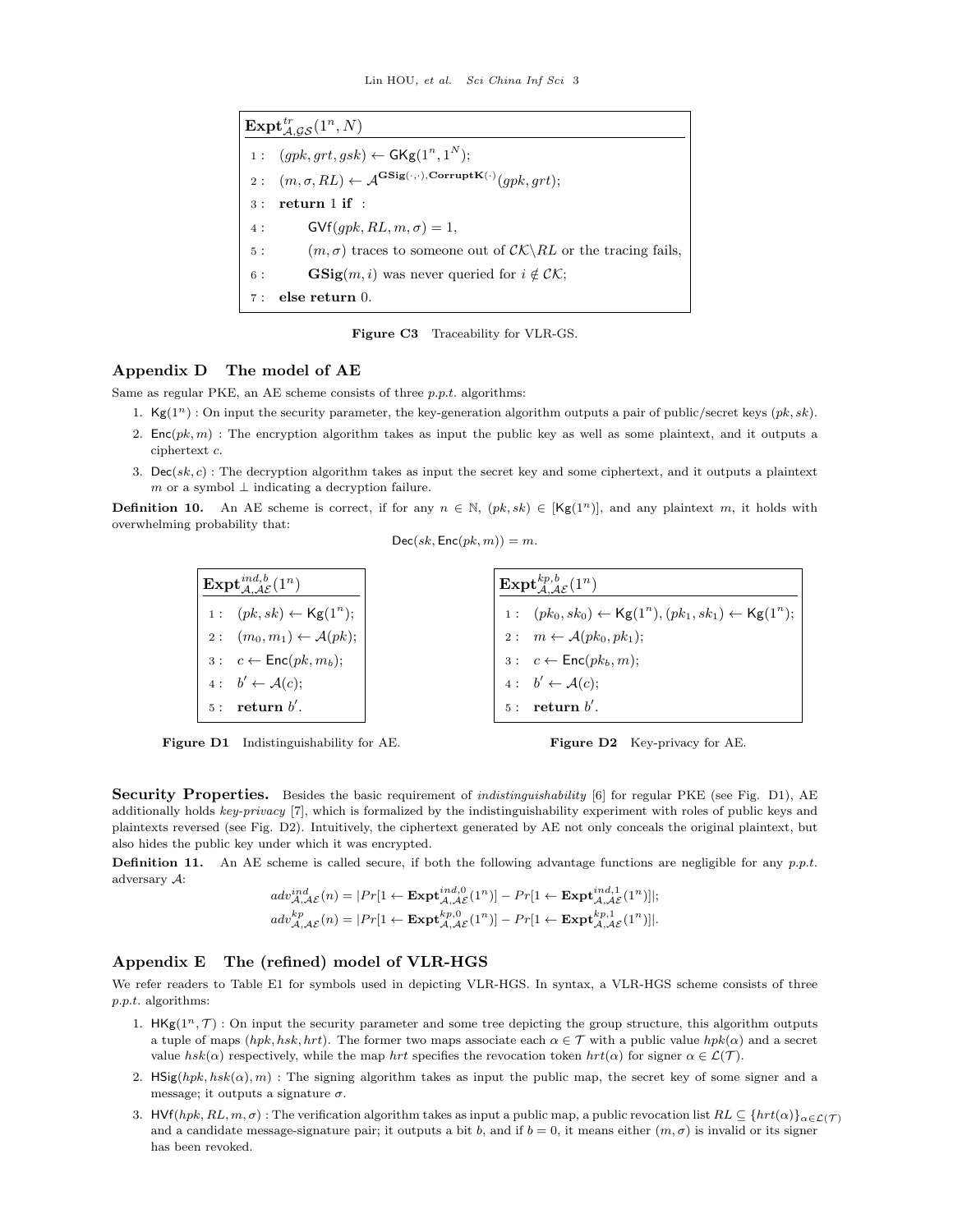<span id="page-3-0"></span>

| Symbol                                        | Description                                                                                                            |
|-----------------------------------------------|------------------------------------------------------------------------------------------------------------------------|
| $\tau$                                        | a balanced tree with size polynomial in $n$ .                                                                          |
| $\delta$                                      | the depth of $\mathcal T$ .                                                                                            |
| $\rho$                                        | the root of $\mathcal T$ .                                                                                             |
| $\mathcal{L}(\mathcal{T})$                    | all signer/leaf nodes in $\mathcal{T}$ .                                                                               |
| $S_{\alpha}$                                  | signer/leaf node with index $\alpha$ .                                                                                 |
| $M_{\beta}$                                   | the manager/inner node with $\beta$ as indexes of all its direct children.                                             |
| $child(\beta)$                                | the index set of all direct children of manager $\beta$ .                                                              |
| $\mathcal{T}^i$                               | all nodes at depth $i \in \{0, 1, \dots, \delta\}$ ; specifically, $\mathcal{T}^{\delta} = \mathcal{L}(\mathcal{T})$ . |
| $\mathsf{Co}_{\{\alpha^{(0)},\alpha^{(1)}\}}$ | all nodes from some two leaves $\alpha^{(0)}, \alpha^{(1)} \in \mathcal{L}(\mathcal{T})$                               |
|                                               | to their first common ancestor, with $\alpha^{(0)}$ , $\alpha^{(1)}$ excluded.                                         |

Table E1 Symbols used in depicting VLR-HGS.

Remark 1. Our description is slightly different from the original syntax [\[8\]](#page-7-7). Specifically, now the domain of hrt consists of only signer nodes. In fact, either VLR-GS or VLR-HGS is devoted to solve the issue of revoking the signing capability rather than the tracing capability, thus it is syntactically unnecessary to generate tokens for managers. Hou et al. [\[8\]](#page-7-7) chose to do so because those tokens would be inputs to their tracing algorithm. However, such purpose is not essential to our construction, since more efficient tracing strategies are employed.

On finding more efficient tracing algorithm. For general discussions, we denote the tracing algorithm explicitly by HOpen, and separate the original definition for a correct HGS [\[8\]](#page-7-7) into two aspects, namely correct verification (Def. [12\)](#page-3-1) and correct tracing (Def. [13\)](#page-3-2). In [\[8\]](#page-7-7), the verification algorithm is employed to do the tracing, thus the correctness of the latter is inherited from that of the former (in their syntax). However, an efficiency concern is inherent to their method, since the tracing cost of a manager is linear to its children number. Similar issue has been well solved in the context of VLR-GS, e.g., in a generic sense [\[9\]](#page-7-8), and our construction presents a more efficient tracing for VLR-HGS.

<span id="page-3-1"></span>**Definition 12.** Given a VLR-HGS scheme, we say its verification algorithm is correct, if for any  $n, \mathcal{T}, \alpha \in \mathcal{L}(\mathcal{T})$ , m and  $(hpk, hsk, hrt) \in [HKg(1^n, T)],$  it holds except with negligible probability that:

 $HVf(hpk, RL, m, HSig(hpk, hsk(\alpha), m)) = 1 \iff hrt(\alpha) \notin RL$ .

<span id="page-3-2"></span>**Definition 13.** Given a VLR-HGS scheme, its tracing algorithm HOpen is correct, if for any  $n, \mathcal{T}, \alpha \in \mathcal{L}(\mathcal{T})$ , m and  $(hpk, hsk, hrt) \in [HKg(1^n, \mathcal{T})],$  let  $\sigma = HSig(hpk, hsk(\alpha), m)$  and let  $\beta_0 := \rho \ni \beta_1 \ni \cdots \ni \beta_\delta := \alpha$  be the path from the root to the signer, and it holds with overwhelming probability that:

 $\mathsf{HOpen}(hpk, hsk(\beta_i), m, \sigma) = \beta_{i+1}, \text{ for all } i = 0, 1, \cdots, \delta - 1.$ 

Anonymity. This property preserves the identity privacy of honest signers. Full-anonymity [\[8\]](#page-7-7) for VLR-HGS is depicted in Fig. [E1,](#page-4-0) where the adversary is given full signing keys. In this paper, we additionally define insider-anonymity for VLR-HGS (Fig. [E2\)](#page-4-1), which by contrast denies A the signing keys of two challenge identities. Comparisons between these two versions of anonymity are similar to what we have argued in the context of VLR-GS. The following oracles are used in the experiments:

- 1. **HSig**( $\cdot$ , $\cdot$ ): on queries  $(m, \alpha \in \mathcal{L}(\mathcal{T}))$ , return  $\sigma \leftarrow \text{HSig}(hpk, hsk(\alpha), m)$ ;
- 2. HCorruptK(·): a set  $HCK$  is initialized as  $\emptyset$ ; on queries  $\alpha \in \mathcal{T}$ , return the secret key  $hsk(\alpha)$ , and add  $\alpha$  into  $HCK$ ;
- 3. **HCorruptT**(·): a set  $HCT$  is initialized as  $\emptyset$ ; on queries  $\alpha \in \mathcal{L}(T)$ , return the revocation token  $hrt(\alpha)$ , and add  $\alpha$ into HCT.

To exclude trivial cases,  $hrt(\alpha^{(0)})$  and  $hrt(\alpha^{(1)})$  should never be given to A assuming the correctness of verification; besides, A cannot obtain  $hsk(\alpha)$  with any  $\alpha \in \mathsf{Co}_{\{\alpha^{(0)},\alpha^{(1)}\}}$  if the tracing algorithm is correct. Note that the adversary has formal access to  $\text{HCorruptK}(\cdot)$  and  $\text{HCorruptT}(\cdot)$  only in challenge phase, because once the challenge identities are decided on, unrestricted secret keys and revocation tokens can be obtained at once by the adversary.

**Definition 14.** A VLR-HGS scheme is fully anonymous, if for any p.p.t. adversary  $A$ , the following advantage function is negligible:

$$
adv_{\mathcal{A},\mathcal{H}GS}^{fa}(n) = |Pr[1 \leftarrow \mathbf{Expt}_{\mathcal{A},\mathcal{H}GS}^{fa,0}(1^n, \mathcal{T})] - Pr[1 \leftarrow \mathbf{Expt}_{\mathcal{A},\mathcal{H}GS}^{fa,1}(1^n, \mathcal{T})]|.
$$

<span id="page-3-3"></span>**Definition 15.** A VLR-HGS scheme is insider-anonymous, if for any  $p.p.t.$  adversary  $A$ , the following advantage function is negligible:

$$
adv^{ia}_{\mathcal{A},\mathcal{HGS}}(n) = |Pr[1 \leftarrow \mathbf{Expt}^{ia,0}_{\mathcal{A},\mathcal{HGS}}(1^n, \mathcal{T})] - Pr[1 \leftarrow \mathbf{Expt}^{ia,1}_{\mathcal{A},\mathcal{HGS}}(1^n, \mathcal{T})]|.
$$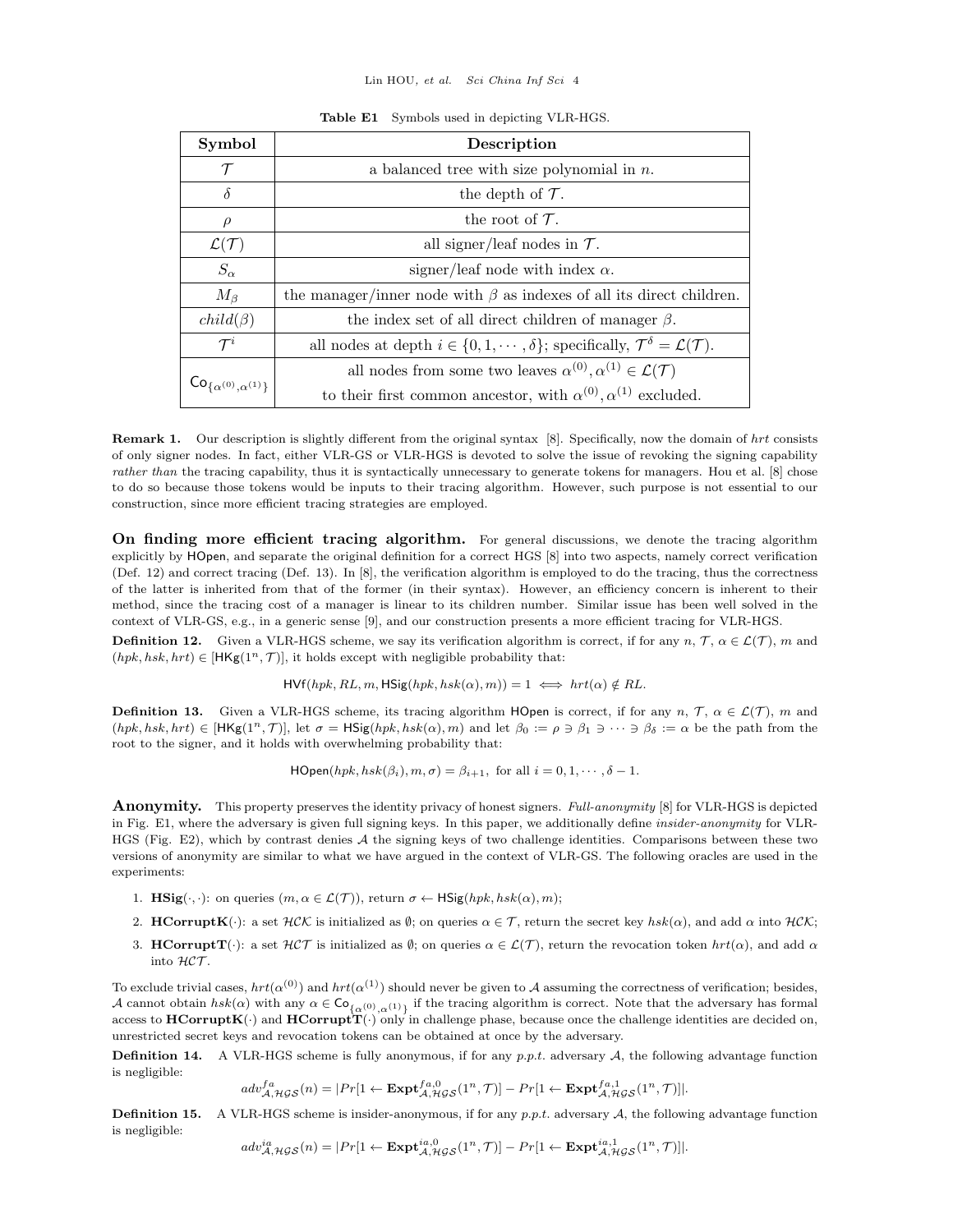<span id="page-4-0"></span> $\mathrm{Expt}_{\mathcal{A},\mathcal{HGS}}^{fa,b}(1^n,\mathcal{T})$ 1:  $(hpk, hsk, hrt) \leftarrow \mathsf{HKg}(1^n, \mathcal{T});$  $2:\ \ \ (\alpha^{(0)},\alpha^{(1)},m)\leftarrow\mathcal{A}^{\textbf{HCorruptT}(\cdot),\textbf{HCorruptK}(\cdot)}(\{hsk(\alpha)\}_{\alpha\in\mathcal{L}(\mathcal{T})},hpk);$ 3:  $\sigma \leftarrow \textsf{HSig}(hpk, hsk(\alpha^{(b)}), m);$  $4: b' \leftarrow \mathcal{A}(\sigma);$  $5:$  return  $b'$  if : 6 :  $\mathcal{HCT} \bigcap {\alpha^{(0)}, \alpha^{(1)}} = \emptyset,$ 7 :  $\mathcal{HCK} \bigcap \mathsf{Co}_{\{\alpha^{(0)},\alpha^{(1)}\}} = \emptyset;$  $8$  : else return  $0.$ 

Figure E1 Full-anonymity for VLR-HGS.

<span id="page-4-1"></span>

| $\mathrm{Expt}_{A\mathcal{H}GS}^{ia,b}(1^n,\mathcal{T})$ |                                                                                                                                       |  |
|----------------------------------------------------------|---------------------------------------------------------------------------------------------------------------------------------------|--|
|                                                          | 1: $(hpk, hsk, hrt) \leftarrow \mathsf{HKg}(1^n, \mathcal{T});$                                                                       |  |
|                                                          | 2: $(\alpha^{(0)}, \alpha^{(1)}, m) \leftarrow A^{\text{HCorruptT}(\cdot), \text{HCorruptK}(\cdot), \text{HSig}(\cdot, \cdot)}(hpk);$ |  |
|                                                          | $3: \quad \sigma \leftarrow \mathsf{HSig}(hpk, hsk(\alpha^{(b)}), m);$                                                                |  |
|                                                          | 4: $b' \leftarrow A^{\mathbf{HSig}(\cdot,\cdot)}(\sigma);$                                                                            |  |
| 5:                                                       | return $b'$ if :                                                                                                                      |  |
| $6$ :                                                    | $(\mathcal{H}\mathcal{CT}\bigcup\mathcal{H}\mathcal{CK})\bigcap\{\alpha^{(0)},\alpha^{(1)}\}=\emptyset,$                              |  |
| 7:                                                       | $HCK \bigcap Co_{f_{\alpha}(0),\alpha^{(1)}\}} = \emptyset;$                                                                          |  |
| 8:                                                       | else return 0.                                                                                                                        |  |

Figure E2 Insider-anonymity for VLR-HGS.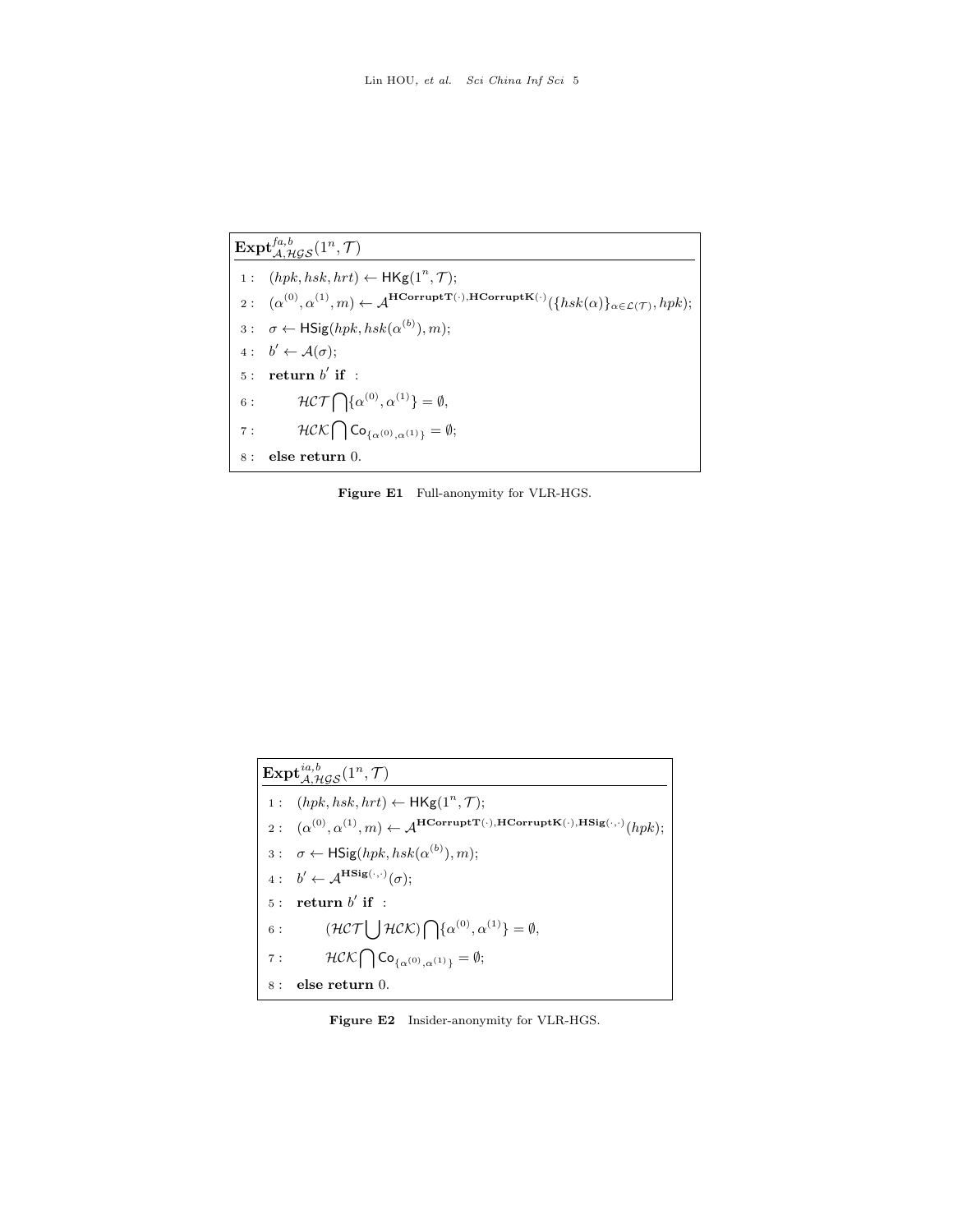<span id="page-5-0"></span> $\mathrm{Expt}^{tr}_{\mathcal{A},\mathcal{HGS}}(1^n,\mathcal{T})$ 1:  $(hpk, hsk, hrt) \leftarrow \mathsf{HKg}(1^n, \mathcal{T});$  $2:\quad (m,\sigma,RL) \leftarrow \mathcal{A}^{\mathbf{HSig}(\cdot,\cdot),\mathbf{HCorruptK}(\cdot)}(hpk,\{hsk(\beta)\}_{\beta\in(\mathcal{T-L(\mathcal{T})})},hrt);$ 3 : return 1 if : 4 :  $HVf(hpk, RL, m, \sigma) = 1$ , 5:  $[\textsf{HOpen}(hpk, hsk(\mathcal{T}^{\delta-1}), m, \sigma)] = {\perp}, \text{ or}$ 6 :  $[\mathsf{HOpen}(hpk, hsk(\mathcal{T}^{\delta-1}), m, \sigma)]\bigcap (\mathcal{L}(\mathcal{T}) - \mathcal{HCK}\backslash RL) \neq \emptyset,$ 7 : **HSig** $(m, \alpha)$  was never queried for  $\alpha \notin HCK$ ; 8 : else return 0.

Figure E3 Traceability for VLR-HGS.

**Traceability.** This property depicts the robustness of a VLR-HGS system in terms of tracing. Given full revocation tokens and the secret keys of all managers, the adversary can corrupt signers by querying  $\bf{HCorruptK}(\cdot)$ , and obtain signatures of the honest by querying  $\mathbf{HSig}(\cdot, \cdot)$ . A success will be claimed, if A manages to output a valid messagesignature pair  $(m, \sigma)$  with some revocation list RL, such that all managers at the penultimate depth fail to trace, or there exists a manager who opens this to someone out of the adversarial coalition.

For a traceable VLR-HGS scheme with correct tracing algorithm, a valid message-signature pair *cannot* be (with overwhelming probability) honestly generated if the hierarchical tracing fails. In that case, misbehaviors will always be found out by a joint work of all managers at the penultimate depth (whole-depth tracing in [\[8\]](#page-7-7)) and nobody will be framed. Such mechanisms reflect a detect-then-punish paradigm [\[10\]](#page-7-9), and in practice, the whole-depth tracing would merely happen considering the harsh punishments of misbehaving. On the other hand, if the hierarchical tracing does not fail, it will always locate the actual generator not revoked. Besides the security it offers, such traceability definition is quite attractive to us since it facilitates our construction as we will see.

**Definition 16.** An VLR-HGS scheme is traceable, if for any  $p.p.t.$  adversary  $A$ , the following advantage function is negligible:

$$
adv_{\mathcal{A}, \mathcal{HGS}}^{tr}(n) = Pr[1 \leftarrow \mathbf{Expt}_{\mathcal{A}, \mathcal{HGS}}^{tr}(1^n, \mathcal{T})].
$$

## Appendix F Proof of verification correctness

Proof. Let  $(m, \sigma) = (c_0, c_1, \dots, c_{\delta-2}, \sigma')$  be a message-signature pair honestly generated by some signer  $\alpha$ . By construction,  $HVf(hpk, RL, m, \sigma) = 1$  iff.  $GVf(gpk, RL, m, \sigma') = 1$ . From the correctness of VLR-GS,  $GVf(gpk, RL, m, \sigma') = 1$  $\iff \text{grt}[\alpha] \notin RL$  with overwhelming probability. Thus,  $\text{HVf}(hpk, RL, m, \sigma) = 1 \iff \text{hrt}(\alpha) \notin RL$  with overwhelming probability.

#### Appendix G Proof of tracing correctness

*Proof.* Let  $(m, \sigma) = (c_0, c_1, \dots, c_{\delta-2}, \sigma')$  be a message-signature pair honestly generated by some signer  $\alpha$ , and let  $\beta_0 := \rho \ni \beta_1 \ni \cdots \ni \beta_\delta := \alpha$  denote the path from the root to the signer. For managers  $\beta_i$ ,  $i = 0, 1, \cdots, \delta - 2$ , it holds with overwhelming probability that  $\text{Dec}(hsk(\beta_i), c_i) = \beta_{i+1}$ , assuming the correctness of AE; for the manager  $\beta_{\delta-1}$ , first,  $grt[\alpha] \in \hbar sk(\beta_{\delta-1})$  by our construction, and it holds with overwhelming probability that  $\mathsf{GVf}(gpk, \{grt[\alpha']\}, m, \sigma') =$  $0 \iff grt[\alpha] \iff \alpha' = \alpha$  by the correctness of VLR-GS. Taking both into consideration, it follows easily the correctness of our tracing algorithm since the tree depth  $\delta$  is polynomially bounded in n.

#### Appendix H Proof of anonymity

· · ·

*Proof.* Let A denote a p.p.t. adversary against our construction in terms of insider-anonymity. Let  $\alpha^{(0)} \in \alpha_1^{(0)} \in \cdots \in$  $\alpha_t^{(0)} = \alpha_t^{(1)} \ni \alpha_{t-1}^{(1)} \ni \cdots \ni \alpha^{(1)}$  be nodes from two challenge identities  $\alpha^{(0)}$ ,  $\alpha^{(1)}$  to their first common ancestor  $\alpha_t^{(0)} = \alpha_t^{(1)}$ ,  $1 \leq t \leq \delta$ . We consider a sequence of experiments defined as follows:

- 1. **Expt**<sup>0</sup>: defined exactly by adapting our construction to the experiment  $\text{Expt}_{\mathcal{A},\mathcal{HGS}}^{ia,0}(1^n,\mathcal{T})$  as shown in Fig. [E2;](#page-4-1)
- 2. **Expt**<sup>1</sup>: the same as  $\text{Expt}^0$  except that the  $(\delta 1)^{st}$  component in the outputted signature  $\sigma := (c_0, c_1, \dots, c_{\delta-2}, \sigma')$ is generated by:  $c_{\delta-2} \leftarrow \mathsf{Enc}(pk_{\alpha_1^{(1)}}, \alpha^{(1)});$
- $i+1$ . Expt<sup>i</sup>: the same as Expt<sup>i-1</sup> except that the  $(\delta i)^{th}$  component in the signature is generated by:  $c_{\delta-i-1} \leftarrow$  $\mathsf{Enc}(pk_{\alpha^{(1)}_i}, \alpha^{(1)}_{i-1});$ · · ·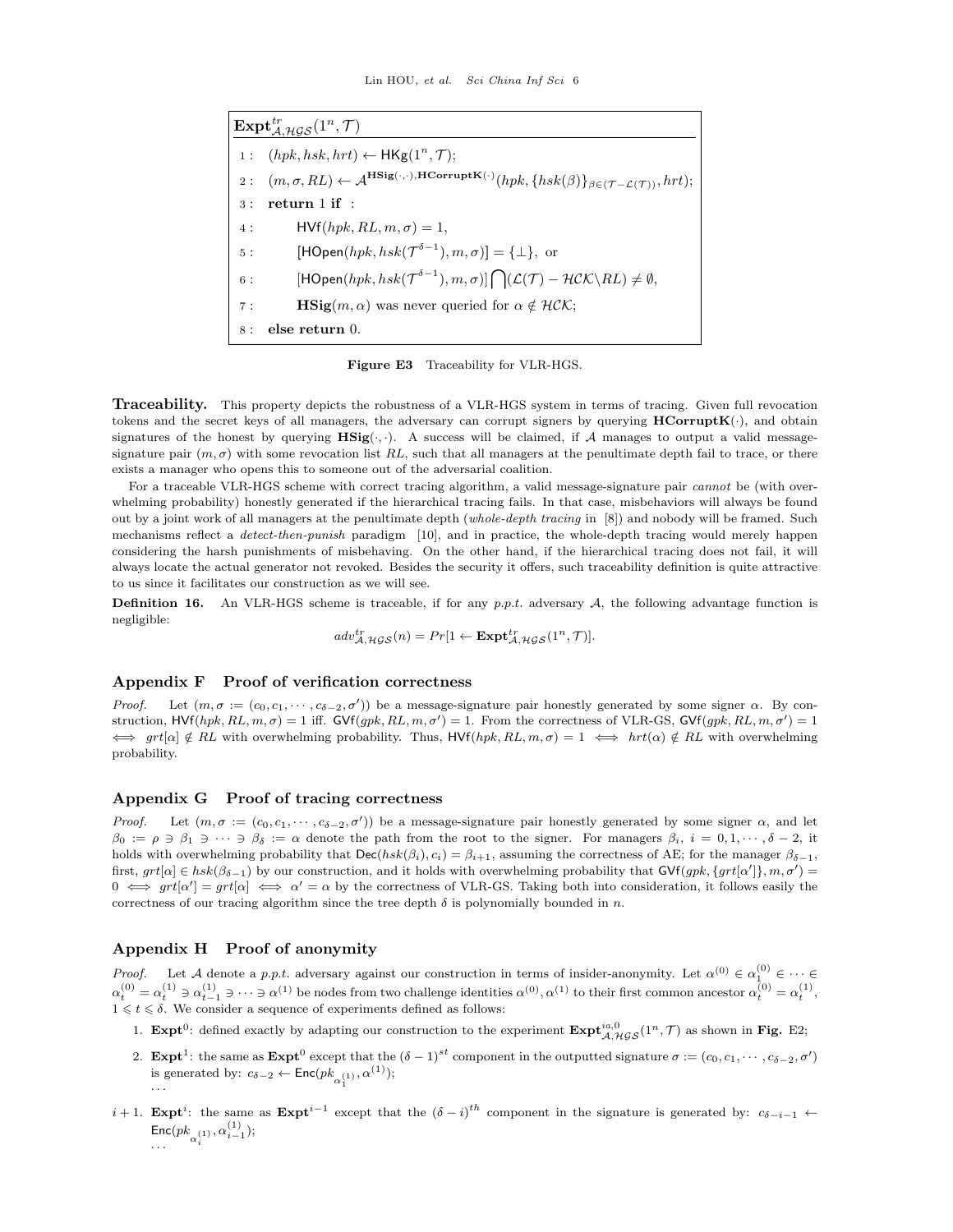- t + 1. Expt<sup>t</sup>: the same as Expt<sup>t-1</sup> except that the  $(\delta t)^{th}$  component in the signature is generated by:  $c_{\delta-t-1} \leftarrow$  $\mathsf{Enc}(pk_{\alpha^{(1)}_t}, \alpha^{(1)}_{t-1});$
- $t+2$ . **Expt**<sup>t+1</sup>: defined exactly by adapting our construction to the experiment  $\text{Expt}_{\mathcal{A},\mathcal{HGS}}^{ia,1}(1^n,\mathcal{T})$  as shown in **Fig.** [E2.](#page-4-1) By Def. [15](#page-3-3) and the Triangular Inequality, we have:

$$
adv_{\mathcal{A},\mathcal{HGS}}^{ia}(n) = |Pr[\mathbf{Expt}^{0} = 1] - Pr[\mathbf{Expt}^{t+1} = 1]|
$$
  
\n
$$
= |Pr[\mathbf{Expt}^{0} = 1] - Pr[\mathbf{Expt}^{1} = 1] + Pr[\mathbf{Expt}^{1} = 1] - Pr[\mathbf{Expt}^{2} = 1]
$$
  
\n
$$
+ \cdots + Pr[\mathbf{Expt}^{t} = 1] - Pr[\mathbf{Expt}^{t+1} = 1]|
$$
  
\n
$$
\leq |Pr[\mathbf{Expt}^{0} = 1] - Pr[\mathbf{Expt}^{1} = 1]| + |Pr[\mathbf{Expt}^{1} = 1] - Pr[\mathbf{Expt}^{2} = 1]|
$$
  
\n
$$
+ \cdots + |Pr[\mathbf{Expt}^{t} = 1] - Pr[\mathbf{Expt}^{t+1} = 1]|.
$$

**Claim 1:** For  $i = 0, 1, \dots, t - 1$ ,  $|Pr[\text{Expt}^i = 1] - Pr[\text{Expt}^{i+1} = 1]| \leqslant \text{negl}_i(n)$ .

Except for  $c_{\delta-i-2} \leftarrow \text{Enc}(pk_{\alpha_{i-1}^{(0)},\alpha_i^{(0)}})$  in  $\text{Expt}^i$  and  $c_{\delta-i-2} \leftarrow \text{Enc}(pk_{\alpha_{i-1}^{(1)},\alpha_i^{(1)}})$  in  $\text{Expt}^{i+1}$ , the distributions of  $\sigma := (c_0, c_1, \dots, c_{\delta-2}, \sigma')$  are identical. Since A cannot obtain  $hsk(\alpha)$  for  $\alpha \in \text{Co}_{\{\alpha^{(0)}, \alpha^{(1)}\}}$ , A has neither  $sk_{\alpha^{(0)}_{i+1}}$  nor  $sk_{\alpha_{i+1}^{(1)}}$  . From the indistinguishability and key privacy of AE, we have:

$$
\begin{aligned} &|Pr[\mathcal{A}(c_{\delta-i-2})=1:c_{\delta-i-2} \leftarrow \mathsf{Enc}(pk_{\alpha_{i+1}^{(0)}},\alpha_i^{(0)})]\\ &-Pr[\mathcal{A}(c_{\delta-i-2})=1:c_{\delta-i-2} \leftarrow \mathsf{Enc}(pk_{\alpha_{i+1}^{(0)}},\alpha_i^{(1)})]|=\mathsf{negl}_i^{(1)}(n).\\ &|Pr[\mathcal{A}(c_{\delta-i-2})=1:c_{\delta-i-2} \leftarrow \mathsf{Enc}(pk_{\alpha_{i+1}^{(0)}},\alpha_i^{(1)})]\\ &-Pr[\mathcal{A}(c_{\delta-i-2})=1:c_{\delta-i-2} \leftarrow \mathsf{Enc}(pk_{\alpha_{i+1}^{(1)}},\alpha_i^{(1)})]|=\mathsf{negl}_i^{(2)}(n). \end{aligned}
$$

Considering that each component is independently generated, we have:

$$
\begin{aligned} &|Pr[\mathbf{Expt}^i=1] - Pr[\mathbf{Expt}^{i+1}=1] | \\ =&|Pr[\mathcal{A}(c_{\delta-i-2})=1:c_{\delta-i-2}\leftarrow \mathsf{Enc}(pk_{\alpha_{i+1}^{(0)}},\alpha_i^{(0)})] \\ &-Pr[\mathcal{A}(c_{\delta-i-2})=1:c_{\delta-i-2}\leftarrow \mathsf{Enc}(pk_{\alpha_{i+1}^{(1)}},\alpha_i^{(1)})] | \\ \leqslant&|Pr[\mathcal{A}(c_{\delta-i-2})=1:c_{\delta-i-2}\leftarrow \mathsf{Enc}(pk_{\alpha_{i+1}^{(0)}},\alpha_i^{(0)})] \\ &-Pr[\mathcal{A}(c_{\delta-i-2})=1:c_{\delta-i-2}\leftarrow \mathsf{Enc}(pk_{\alpha_{i+1}^{(0)}},\alpha_i^{(1)})] | \\ &+|Pr[\mathcal{A}(c_{\delta-i-2})=1:c_{\delta-i-2}\leftarrow \mathsf{Enc}(pk_{\alpha_{i+1}^{(0)}},\alpha_i^{(1)})] \\ &-Pr[\mathcal{A}(c_{\delta-i-2})=1:c_{\delta-i-2}\leftarrow \mathsf{Enc}(pk_{\alpha_{i+1}^{(1)}},\alpha_i^{(1)})] | \\ =& \mathsf{negl}_i(n):=\mathsf{negl}_i^{(1)}(n)+\mathsf{negl}_i^{(2)}(n). \end{aligned}
$$

 $\textbf{Claim 2:} \ \ |Pr[\textbf{Expt}^t = 1] - Pr[\textbf{Expt}^{t+1} = 1]| \leqslant {\mathsf{negl}}_t(n).$ 

Similarly, two distributions of  $\sigma := (c_0, c_1, \cdots, c_{\delta-2}, \sigma')$  are identical, except that  $\sigma' \leftarrow \mathsf{GSig}(gpk, hsk(\alpha^{(0)}), m)$  in  $\mathbf{Expt}^t$ and  $\sigma' \leftarrow \text{GSig}(gpk, hsk(\alpha^{(1)}), m)$  in  $\text{Expt}^{t+1}$ . As requested, A cannot obtain  $hsk(\alpha) = gsk[\alpha]$  or  $hrt(\alpha) = grt[\alpha]$  with  $\alpha \in {\{\alpha^{(0)},\alpha^{(1)}\}}$ . The oracle **HSig** can be perfectly simulated by the oracle **GSig** accompanied with public key encryption, then by the insider anonymity of VLR-GS and the independence of all components, we have:

$$
|Pr[\mathbf{Expt}^t = 1] - Pr[\mathbf{Expt}^{t+1} = 1]|
$$
  
=|Pr[\mathcal{A}(\sigma') = 1 : \sigma' \leftarrow GSig(gpk, hsk(\alpha^{(0)}), m)]  
- Pr[\mathcal{A}(\sigma') = 1 : \sigma' \leftarrow GSig(gpk, hsk(\alpha^{(1)}), m)]| = negl\_t(n).

Finally, we have:

$$
adv^{ia}_{\mathcal{A},\mathcal{HGS}}(n) \leqslant {\sf negl}(n) := \sum_{i=0}^t {\sf negl}_i(n).
$$

Another sequence of experiments  $(\mathbf{Exp}t^{0}, \mathbf{Exp}t^{1}, \cdots, \mathbf{Exp}t^{t+1})$  can be similarly defined to prove full-anonymity, by replacing the experiment  $\text{Expt}_{\mathcal{A},\mathcal{HGS}}^{ia,b}(1^n,\mathcal{T})$  with  $\text{Expt}_{\mathcal{A},\mathcal{HGS}}^{fa,b}(1^n,\mathcal{T})$  as shown in Fig. [E1.](#page-4-0) By exactly the same proof,  $|Pr[\textbf{Expt}^{\prime i} = 1] - Pr[\textbf{Expt}^{\prime i+1} = 1]| \leqslant \mathsf{negl}'_i(n) \text{ for } i = 0, 1, \cdots, t-1, \text{ and by essentially the same proof without discussions}$ on the oracle  $\mathbf{HSig},$   $|Pr[\mathbf{Expt'}^t = 1] - Pr[\mathbf{Expt'}^{t+1} = 1]| \leqslant \mathsf{negl}'_t(n)$ . Therefore,